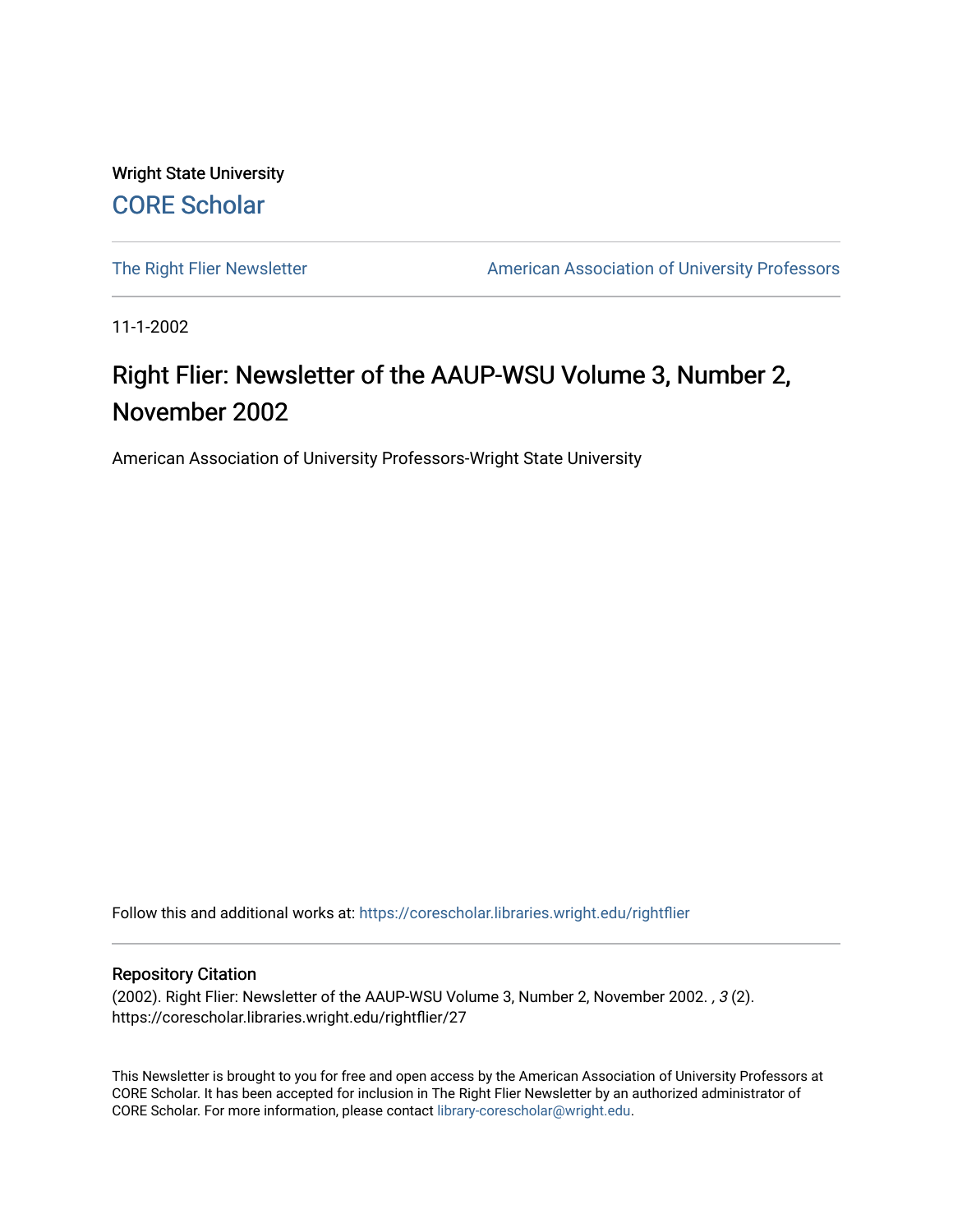# **Newsletter of the WSU-AAUP <b>Right Flier**<br>Newsletter of the WSU-AAUP

# **Process for Distribution of Salary Adjustment Pool**

## **By Rudy Fichtenbaum, Chief Negotiator**

Section 23.3.2 of the current collective bargaining agreement (CBA) establishes a pool of money equal to 0.4% of the total annual base salary for all bargaining unit faculty in a given department, which may be used for salary adjustments in the year 2003-2004. "Such money will be distributed to Members in the department whose salaries are inappropriately low according to market considerations or proportionately lower than other Members in the department in ways that cannot be reasonably accounted for by rank, seniority, and performance." Both the WSU-AAUP and the University must agree on the distribution of money from this pool. Any money which is not used for individual salary adjustment shall be distributed across-the-board.

The following agreement was signed by WSU-AAUP and the University concerning the distribution of the salary adjustment pool pursuant to Section 23.3.2 of the CBA.

## *Who initiates the process?*

A Bargaining Unit Faculty Member initiates the process by sending to her/his Department Chair a proposed salary adjustment and supporting information (In the case of the College of Nursing and Health and the Lake Campus the role of the Department Chair will be assumed by the Dean). Taking into consideration all proposed adjustments and supporting information he or she receives, the Department Chair will develop a proposed distribution of the salary adjustment pool in his/her department, including rationale for the choices made. The Department Chair's proposal can include adjustments and supporting information not initiated by a Bargaining Unit Faculty Member. If neither the Department Chair nor any Bargaining Unit Faculty in the department recommends that adjustments be made, the chair's report can simply indicate such, and the available funds will be distributed across the board. Both the information received from individual Bargaining Unit Faculty and the Department Chair's proposal will be sent by the Department Chair to the University and the WSU-AAUP for approval.

## *Is there a common application form? What information is needed?*

There is no common application form. A Bargaining Unit Faculty Member sends information related to performance and time in rank (limit to 2 pages) as well as any market information (limit to 2 pages) relevant to his/her case.

In the Chair's proposal, the following information must be provided for each Bargaining Unit Faculty Member in the department: rank, time in rank, salary as of September 2002, the size of the proposed adjustment (if any), and salary after the proposed adjustment. The chair must also provide the rationale for the proposed adjustments.

## *Timeline for the process:*

**All information from Bargaining Unit Faculty Members must be submitted to the Department Chair by January 10, 2003.** The Chair's proposal, including materials received from Bargaining Unit Faculty Members, must be submitted by February 14, 2003. This material should be sent to: 1) Adrian Corbett, President, WSU-AAUP, 016 Millet Hall and 2) Bill Rickert, Associate Provost, 254 University Hall. The WSU-AAUP and the University agree to make final decisions about distribution of the raise money by June 6, 2003.

### *What will be the process for making final decisions?*

Two elected voting members of the WSU-AAUP Executive Committee (from different departments) will meet with no more than two designated representatives of the University to finalize salary adjustments. An alternate elected voting member of the Executive Committee will replace either of the two members when that member's department is being discussed. (For that reason, the two representatives and the alternate will all be from different departments). All outcomes will be by mutual agreement between WSU-AAUP and the University. WSU-AAUP and the University agree that all actions and outcome(s) associated with this process are final and not subject to grievance.

To implement the above agreement, the AAUP Executive Committee (EC) anticipates proceeding as follows. For each department, the EC will consider the proposal made by the Department Chair along with the information provided by Bargaining Unit Faculty to formulate a recommendation for salary adjustments. Members of the EC must recuse themselves when their departments are being discussed. Only elected members of the EC will vote, but all members may participate in discussion.

If you have any questions about this process, write to: Adrian Corbett (adrian.corbett@wright.edu) or Rudy Fichtenbaum (rudy.fichtenbaum@wright.edu)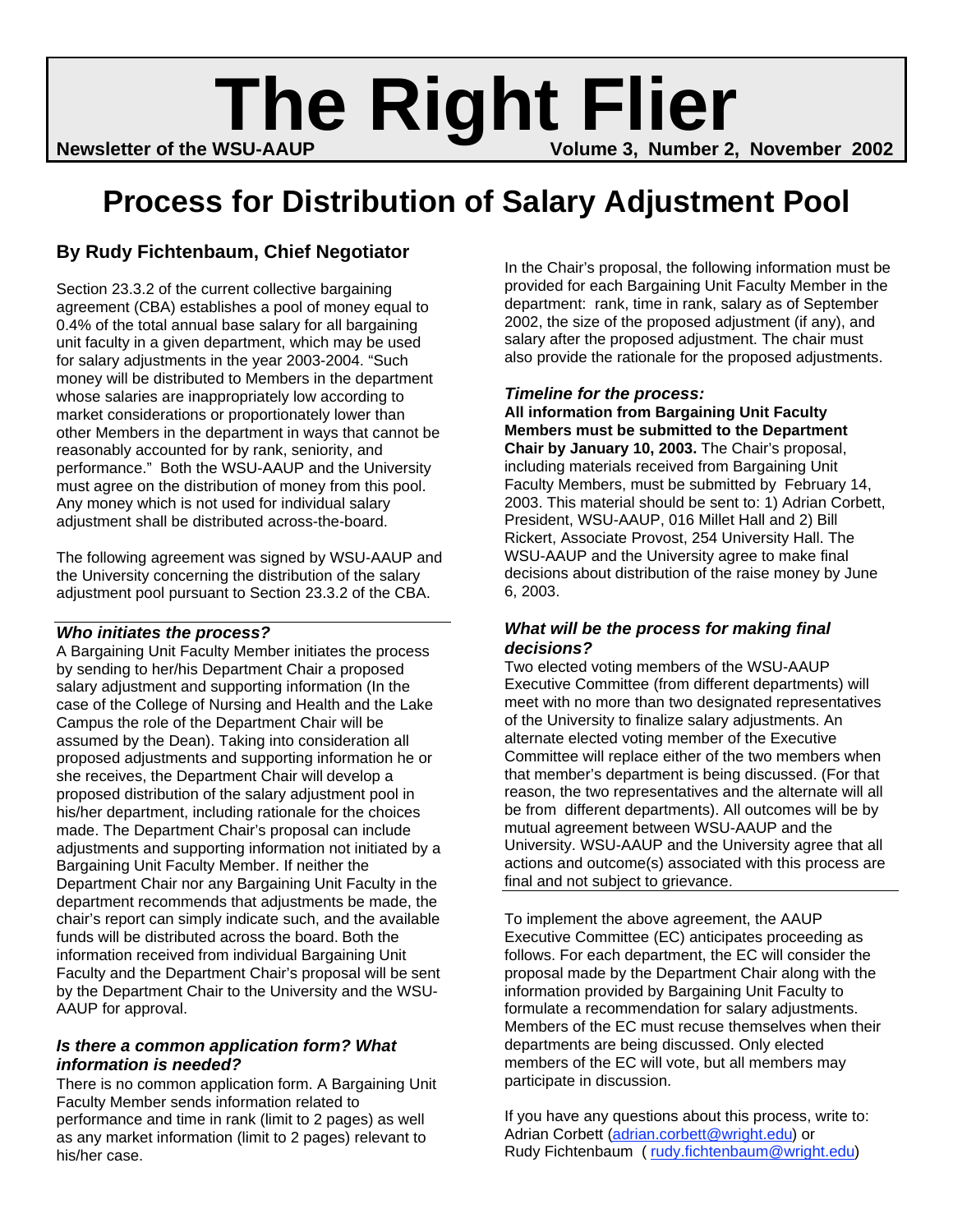# **Teaching an Online Course:** *Are You Properly Compensated***?**

#### **By: Adrian Corbett, Chapter President**

The *new* contract (Appendix C) allows for either compensation or release time for developing an online course, and then additional compensation (\$400/credit hour) for the first time teaching of this course. In addition, if the faculty member "*judges that the teaching of an online distance learning course will require extraordinary effort",* he or she "*can negotiate for additional release time, compensation or support from the Department Chair or supervisor. In subsequent quarters, the Member can negotiate for continuing compensation, release time, or support for teaching the same distance learning course with the Department Chair or supervisor."* Faculty should pay particular attention to the following clause in our new contract: "*All compensation for developing and teaching a distance learning course shall be determined and agreed to in writing before the Member develops or teaches such a course*." Most of our faculty are finding that teaching online courses takes more time than teaching a normal class, simply due to answering similar questions from a number of your students through email. Please consider this when you first negotiate to develop and teach this course, because if you do not agree to additional compensation for subsequent teaching *at that time*, you won't receive any additional compensation for teaching the course other than the *first time* you teach the course.

Some commonly asked questions which should clarify whether or not you *should* receive additional compensation and *how much* that compensation may be are below:

#### *What is considered an "online course"?*

course".

An online course uses a wide spectrum of instructional technologies to reach students who are separated by physical distance from the teacher. However, teaching a normal class in which a video link (IVTL) is provided for students at a different WSU campus (eg Lake Campus) or other sites (video-based distance education) is *not* considered an online course. Many faculty members make limited use of the internet when teaching a course, usually directing students to use resource pages: such a course would *not* be considered an "online course". Thus far, any course in which most of the teaching occurs through the internet, without the necessity for classes on campus for the majority of the quarter, has qualified as an "online

#### *What should the compensation be for developing an "online course"?*

The compensation will, *at a minimum*, be either: 1) release time equivalent to one standard course within the college, or 2) salary equal to a customary course overload contract in that faculty member's college. The course release can be taken prior to teaching the online course or when the course is taught. If the faculty member chooses salary compensation, the compensation will be paid to the member within 45 days after the course development is finished. Please take special note of the "at a minimum" language in the first sentence, which comes directly from our new contract language in Appendix C: this clause sets a *minimum*  compensation but not a *maximum* compensation. *You should negotiate for a compensation which you believe will adequately reimburse for the amount of time the course development will take!* 

#### *What should compensation be for teaching the "online course"?*

The first time you teach an online course, you should receive \$400/credit hour in additional compensation. Subsequently, you will only receive additional compensation *if* you negotiated for additional compensation prior to teaching the course (see the first paragraph in this article and the paragraph labeled "1" in Appendix C of the CBA).

The Chapter will be continuing negotiations on what constitutes an online course and what is appropriate compensation for different forms of online courses. This negotiated language must be in place before June 5, 2005, when the Appendix C language is voided. We are currently trying to appoint AAUP members to the Distance Learning Committee which will look at this issue and recommend language to the Executive Committee. The Executive Committee has appointed Rudy Fichtenbaum to this committee and will appoint one additional bargaining unit member to this committee. *If you are interested in serving on this committee, particularly if you have experience developing and teaching online courses, please contact Rudy Fichtenbaum at 775-3085 or* 

*rudy.fichtenbaum@wright.edu.*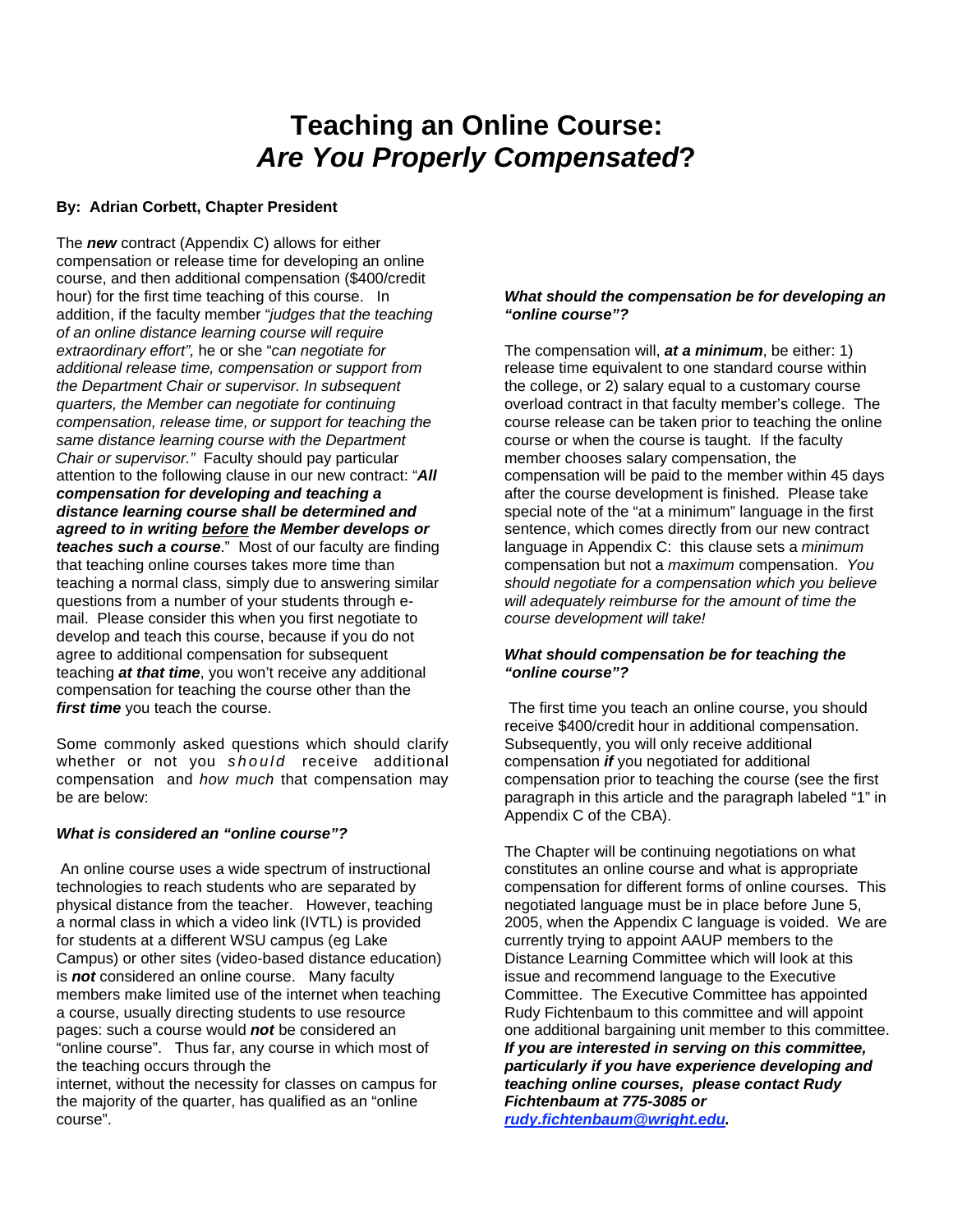## **Fall Quarter Chapter Meeting**

The Fall Quarter Chapter Meeting will be held at noon on November 22 at 146 Russ (main Campus) with a video link to 151 Dwyer. The Chapter will provide pizza and soft-drinks. The agenda for this meeting is:

- 1. Minutes of Spring Quarter Chapter Meeting
- 2. Vote on Chapter Budget (for 2003 calendar year): Martin Maner, Treasurer
- 3. Membership Report: Paulette Olson, Vice-President
- 4. Executive Committee Report: Adrian Corbett, President
- 5. Remaining Negotiations: Rudy Fichtenbaum, Chief **Negotiator**
- 6. Grievance Report: Mel Goldfinger, Grievance Officer

**Please note: Only regular Chapter members (members of WSU-AAUP) may attend this meeting and vote.** 

*BECOMING A MEMBER COSTS YOU NO ADDITIONAL MONEY, BUT IT ALLOWS YOU TO VOTE ON CHAPTER BUSINESS AND THE CONTRACT!!!* 

## **News From around the State and Nation**

## **By: Adrian Corbett, Chapter President**

**Akron-AAUP Files Collective Bargaining Cards with SERB.** The University of Akron began a Collective Bargaining Campaign last January, and, for the first time in its history, received cards supporting Collective Bargaining from a significant majority of its faculty. The Akron-AAUP filed the cards on Tuesday, October 22<sup>nd</sup>, with the State Employees Relations Boards (SERB). The next phase will be an agreement on the election date and finalizing who is eligible to vote in the election. If Akron-AAUP is successful in the Collective Bargaining election, they will become the  $7<sup>th</sup>$  4-year Ohio University represented by AAUP in collective bargaining.

**Ohio Conference Meeting Examines Changes in Health Benefits**. The Ohio Conference Meeting in Deer Creek Resort, October 19<sup>th</sup>, focused on changes in Health Benefits across the state, including proposed changes in Health Benefits at STRS. Changes under consideration for 2004 and beyond in STRS health coverage include requiring retirees to pay more toward their premiums; gradually eliminating the premium subsidy for spouses; and raising the years of service required to qualify for access to health care coverage. The Ohio Conference AAUP, like the Inter-University Council, have asked STRS to hold off on changes

in health care benefits until actuarial reports and the assumptions underlying these reports are made available to constituent groups and the constituent groups are given a reasonable opportunity to respond. It was also suggested at this meeting that university faculty in Ohio should work together to get a member elected to the STRS Board. A summary report of this meeting will be available in the next *Ohio Academe.* In recent news, responding to concerns expressed by the constituent groups, STRS will hold regional meetings beginning in 2003 to address concerns about changes in health care coverage: Dayton will be one of the regional meeting sites. STRS has also incorporated an e-mail address specifically for individual concerns about the proposed health care changes (HCcomments@strsoh.org).

## **AAUP Collective Bargaining Congress:**

**Possible Affiliation with AFL/CIO.** A full discussion of a possible affiliation of the AAUP Collective Bargaining Congress (CBC) and the AFL/CIO will take place at the December 6-7 AAUP-CBC semiannual meeting. Our Chapter will be represented by Paulette Olson, Vice-President, and Rudy Fichtenbaum, Chief Negotiator. Paulette will report to the Chapter about this meeting through the Winter Quarter newsletter (The Right Flier) as well as the Winter Chapter meeting. According to material sent out by National AAUP:

- Only the Collective Bargaining Congress of AAUP would affiliate
- As a condition of affiliation, all AAUP CB chapters would become part of the AFL-CIO….there would be no "opt out" possible for individual chapters
- Both AAUP, as a whole, and the AFL-CIO would have to approve the affiliation
- As AFL-CIO members, AAUP-CBC members would have the ability to partake of benefits offered by AFL-CIO (see www.unionprivilege.org)
- We would have the option to become a part of the AFL-CIO's Department for Professional Employees (see www.dpeaflcio.org)
- Affiliation would average about \$8- \$19/member/year in additional dues, depending on chapter location and level of participation. If the decision is made to affiliate, the WSU-AAUP Chapter would have to decide if we could absorb an increase of this magnitude at our current dues rate or if we would have to raise our dues rate.

*Only WSU-AAUP members will be able to vote on whether or not to affiliate with the AFL-CIO! If you have not yet joined the WSU-AAUP, fill out a membership form and then exercise your right to vote on this important issue!*